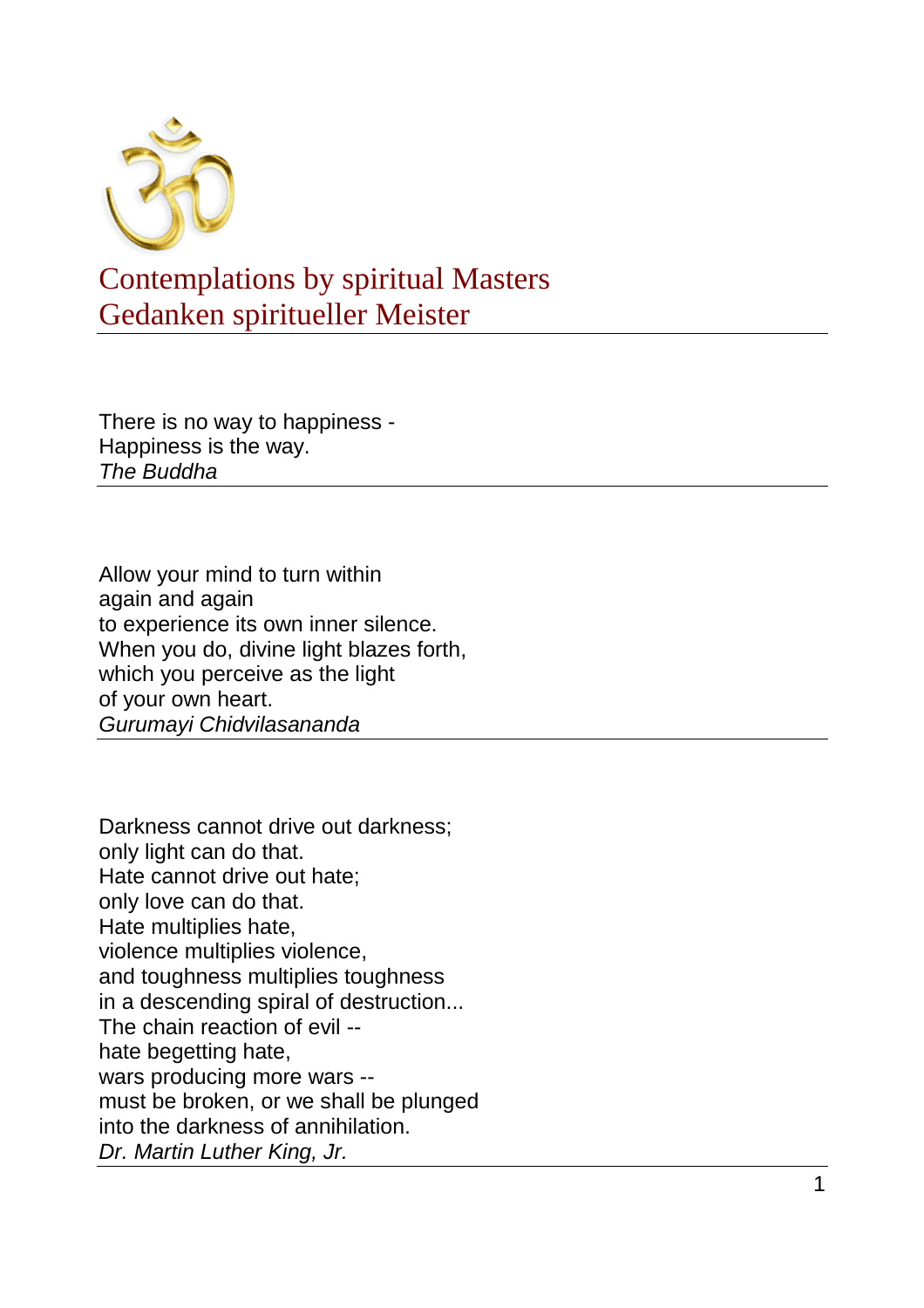"We can never obtain peace in the world if we neglect the inner world and don't make peace with ourselves. World peace must develop out of inner peace. " *His Holiness the XIVth Dalai Lama*

Wer anderen hilft, der hilft sich selbst, weiterzukommen und rein zu werden. Auch uns wird es helfen, die Last der Bindung nach und nach zu verringern und so unseren inneren Frieden zu vermehren. *Mata Amritanandamayi*

Take Responsibility for your Thoughts, Words and Actions. Watch your own thoughts….Only you hold the key to your thoughts…and your thoughts mold your life. Your happiness and your unhappiness, your good fortune and your misfortune, your patience and your impatience, all this depends on your own thoughts and feelings. You are in charge. You have the authority to keep your thoughts in check or let them run wild.…You are in charge.

*Gurumayi Chidvilasananda*

The spectator derives more joy than the actor. So be a witness of your thoughts. You will enjoy more lasting happiness. *Sri Swami Sivananda*

Do not look for results. Do what is right in the given moment and leave it behind you. *Bhagavan Ramana Maharshi*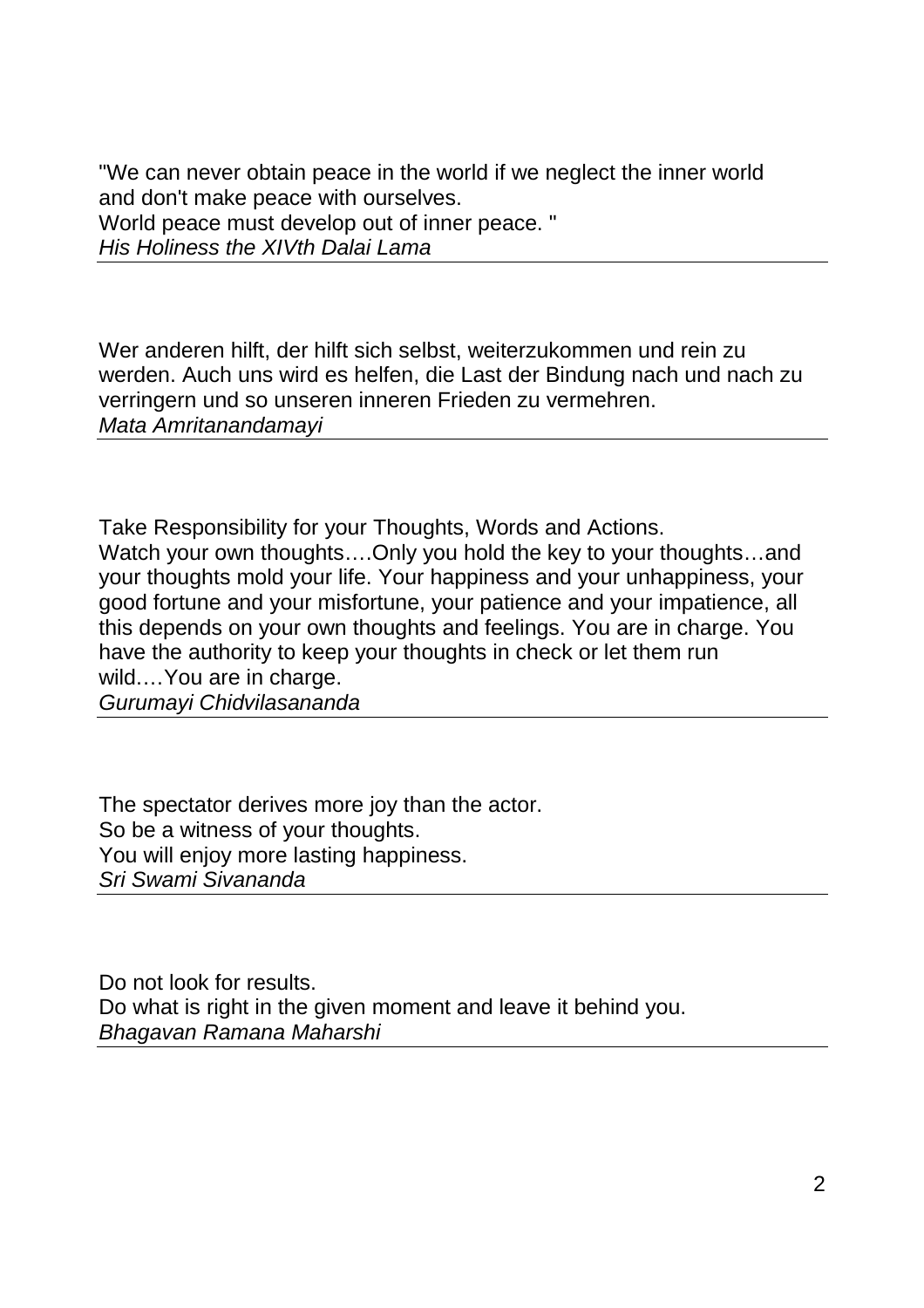Take Responsibility for your Thoughts, Words and Actions. There is free choice, and it is by means of free choice that you can decide to do good deeds. It is your free choice at present which is making your future destiny, and it was your previous choice which created your present destiny. Therefore, man is supremely free to exercise discrimination and choose any course of action he wants. You are free to think whatever you want; you are free to have positive and constructive thoughts and wishes. *Swami Muktananda*

Take Responsibility for your Thoughts, Words and Actions. Everything we think, we say, and do in our lives has a ripple effect on the planet. We never know what is coming, but we do know our actions yield consequences…. Make a vow to respect and love one another with kindness. As we turn another corner in time let us support one another in our best efforts. Let us pray to serve the highest in everyone.

*Gurumayi Chidvilasananda*

If you judge people, you have no time to love them. *Mother Theresa*

Questioner:

How can I help another with his or her problems or troubles? Bhagavan Ramana Maharshi :

You will help him better by realizing the oneness of everything than any outward activity.

See Blessedness in Every Event.

Make a beautiful resolution to recover the awareness of the splendor of God. If you do, you will begin to see all the blessings that are continually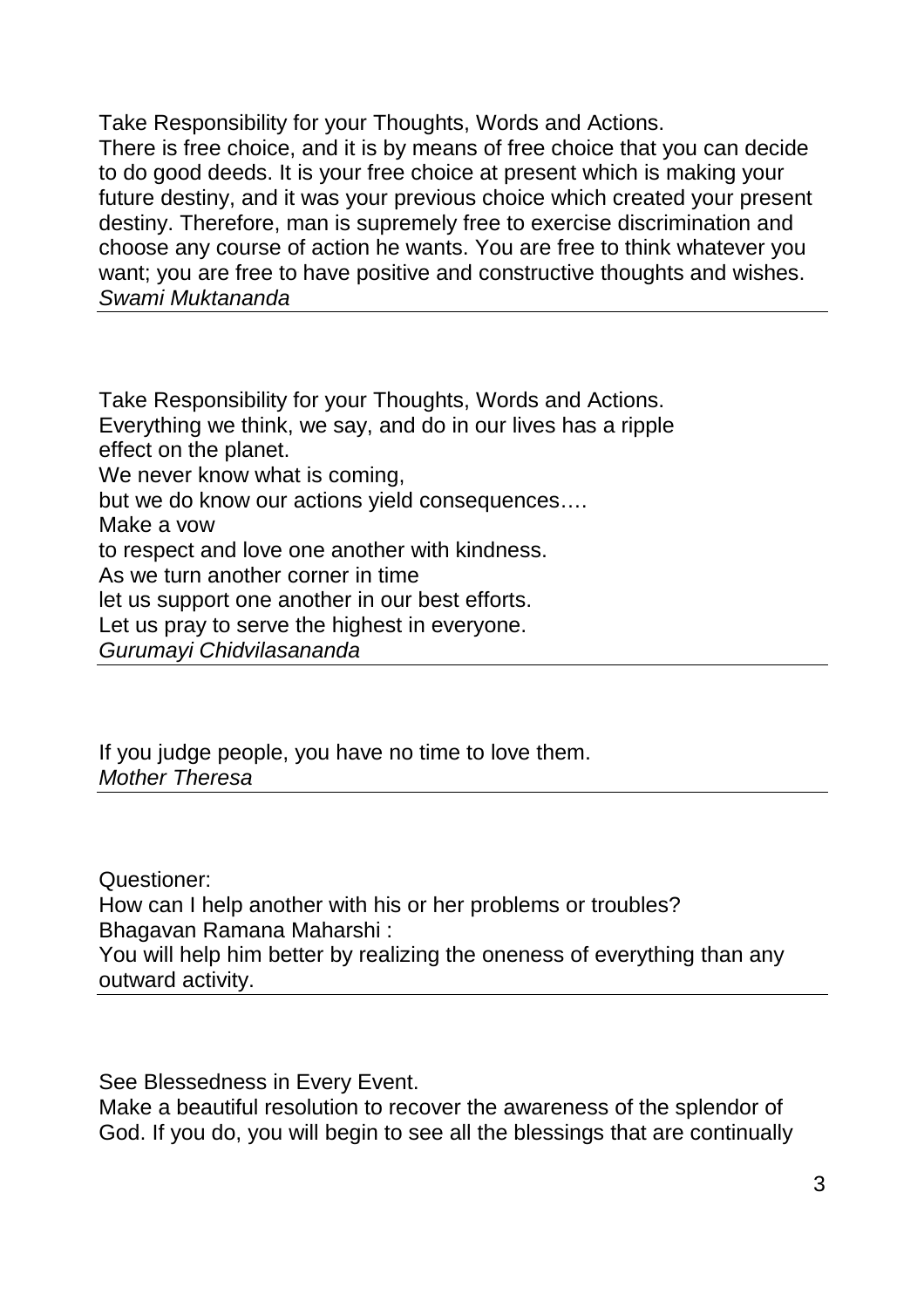Holding firmly at heart to the truth of your Being, play like a hero your part on the world stage, inwardly calm and detached, but assuming zeal and joy, stirrings and aversions, initiative and effort and performing outward actions, appropriate to your role in various situations. *Bhagavan Ramana Maharshi*

True change arises from the heart.

Develop this awareness: every day is special in its own fashion. You must be vigilant, poised for the divine moment on the threshold of change. …In this divine moment you are free. This is the eternal present, the threshold of renewal and promise….This is the moment that is divine with possibility. *Gurumayi Chidvilasananda*

Look within, There is no difference between yourself, Self and Guru. You are always Free. There is no teacher, there is no student, there is no teaching. You are the unchangeable Awareness in which all activity takes place. Always rest in peace. You are eternal Being, unbounded and undivided. Just keep Quiet. All is well. Keep Quiet Here and Now. You are Happiness, you are Peace, you are Freedom. Do not entertain any notions that you are in trouble. Be kind to yourself. Open to your Heart and simply Be. Self is what you are. You are That Fathomlessness in which experience and concepts appear. Self is the Moment that has no coming or going. It is the Heart, Atman, Emptiness. It shines to Itself, by Itself, in Itself. Self is what gives breath to Life.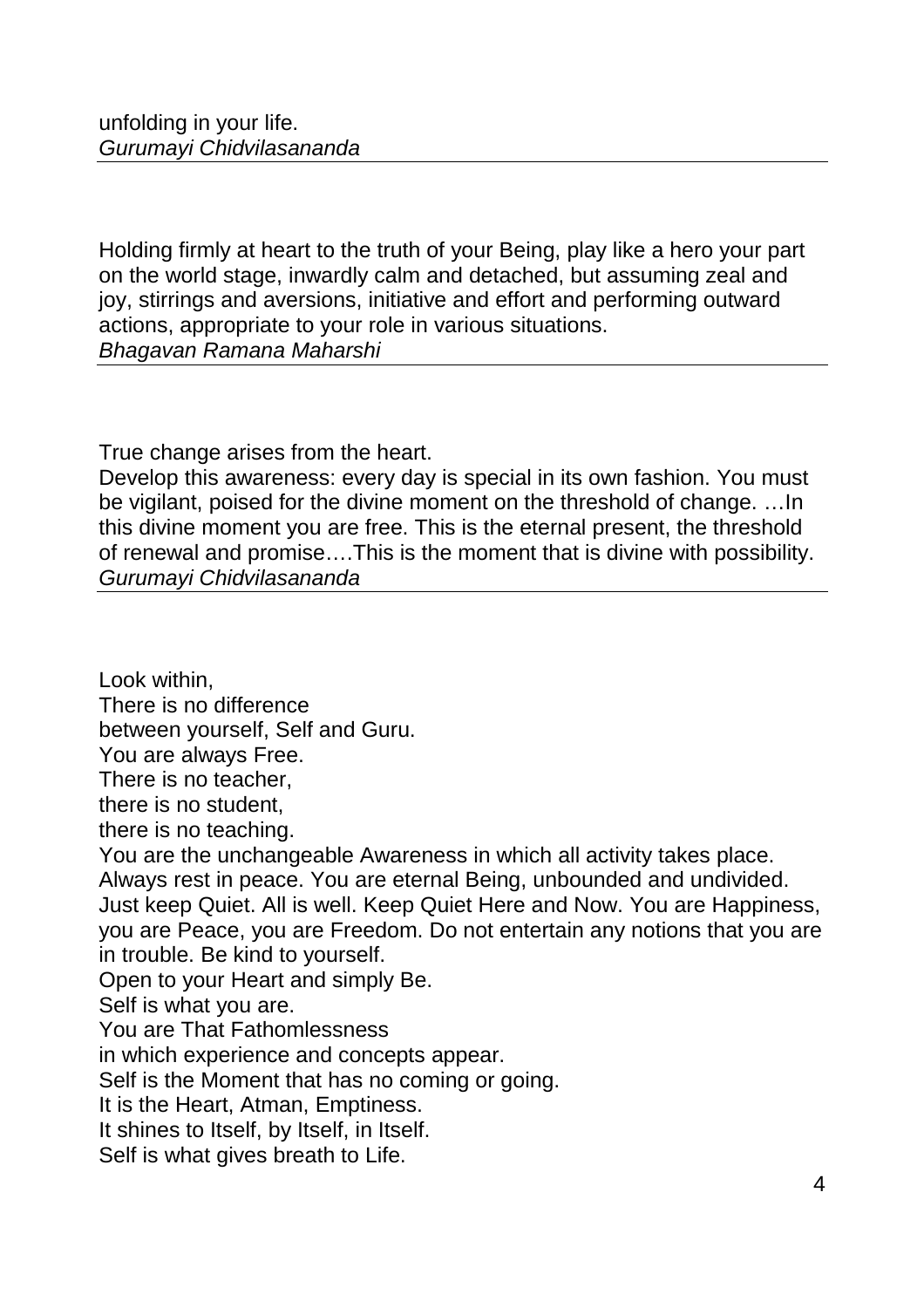You need not search for It, It is Here. You are That through which you would search. You are what you are looking for! And That is All it is. Only Self is. *Sri H.W.L. Poonja*

Each time you find it difficult to interact with someone, think of what Baba Muktananda said about the highest principle: it is light, it is love, and it is peace. At such moments, allow your own pure wisdom to shine forth. Instead of waiting for the other person to shower you with light, you step forward and be the light. Instead of waiting for the other person to reveal love to you, you step forward and be the embodiment of love….Allow your auspiciousness to permeate your world.

*Gurumayi Chidvilasananda*

Praise be to Thee, Most Supreme God, Omnipotent, Omnipresent, All-pervading, the Only Being. Take us in Thy Parental Arms, raise us from the denseness of the earth. Thy Beauty do we worship, to Thee do we give willing surrender. Most Merciful and Compassionate God, the Idealized Lord of the whole humanity. Thee only do we worship,and towards Thee alone do we aspire. Open our hearts towards Thy Beauty, iIlluminate our souls with Divine Light, O Thou, who art the Perfection of Love, Harmony and Beauty, All powerful Creator, Sustainer, Judge and forgiver of our shortcomings, Lord God of the East and of the West, of the Worlds above and below, and of the seen and unseen beings: Pour upon us Thy Love and Thy Light, give sustenance to our bodies, hearts and souls, use us for the purpose that Thy Wisdom chooseth, and guide us on the path of Thine Own Goodness. Draw us closer to Thee every moment of our lives Until in us be reflected Thy Grace, Thy Glory, Thy Wisdom,Thy Joy and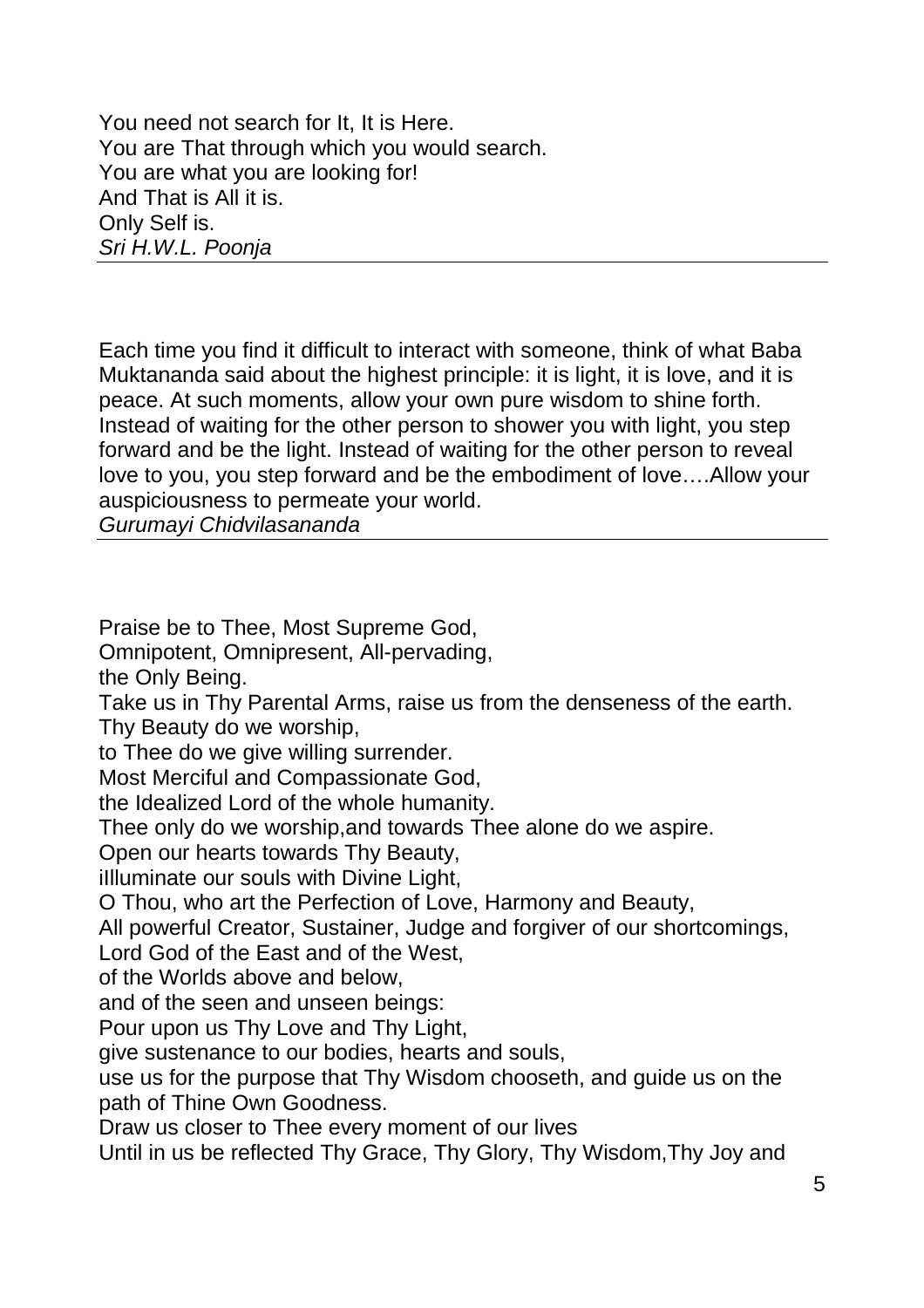Thy Peace. Amen.

Most Gracious Lord, Master, Messiah, and Saviour of humanity, We greet Thee in all humility.

Thou art the First Cause and the Last Effect,

The Divine Light and the Spirit of Guidance, Alpha and Omega.

Thy Light is in all forms, Thy Love in all beings:

In a loving mother, in a kind father, in an innocent child, in a helpful friend, and in an inspiring teacher.

Allow us to recognize Thee in all Thy holy names and forms,

as Rama, as Krishna, as Shiva, as Buddha,

Let us know Thee as Abraham, as Solomon,

as Zarathustra, as Moses, as Jesus, as Mohammed, and in many other names and forms, known and unknown to the World.

We adore Thy past,

Thy Presence deeply enlightens our being,

and we look for Thy blessing in the future.

O Messenger, Christ, Nabi, the Rasul of God!

Thou whose heart constantly reacheth upwards, Thou comest on earth with a message as a dove from above when Dharma decayeth,

and speakest the Word which is put into Thy mouth as the light filleth the crescent moon.

Let the star of the Divine Light, shining in Thy heart be reflected in the hearts of Thy devotees.

May the Message of God reach far and wide, illuminating and making the whole humanity as one single brotherhood in the Fatherhood of God. Amen.

O Thou, Who art the Perfection of Love, Harmony and Beauty,

The Lord of Heaven and earth.

Open our hearts that we may hear Thy voice which constantly cometh from within.

Disclose to us Thy Divine Light, which is hidden in our souls, that we may know and understand life better.

Most Merciful and Compassionate God,

Give us Thy great Goodness;

Teach us Thy loving Forgiveness;

Raise us above the distinctions and differences which divide men.

Send us the Peace of Thy Divine Spirit, and unite us all in Thy Perfect Being.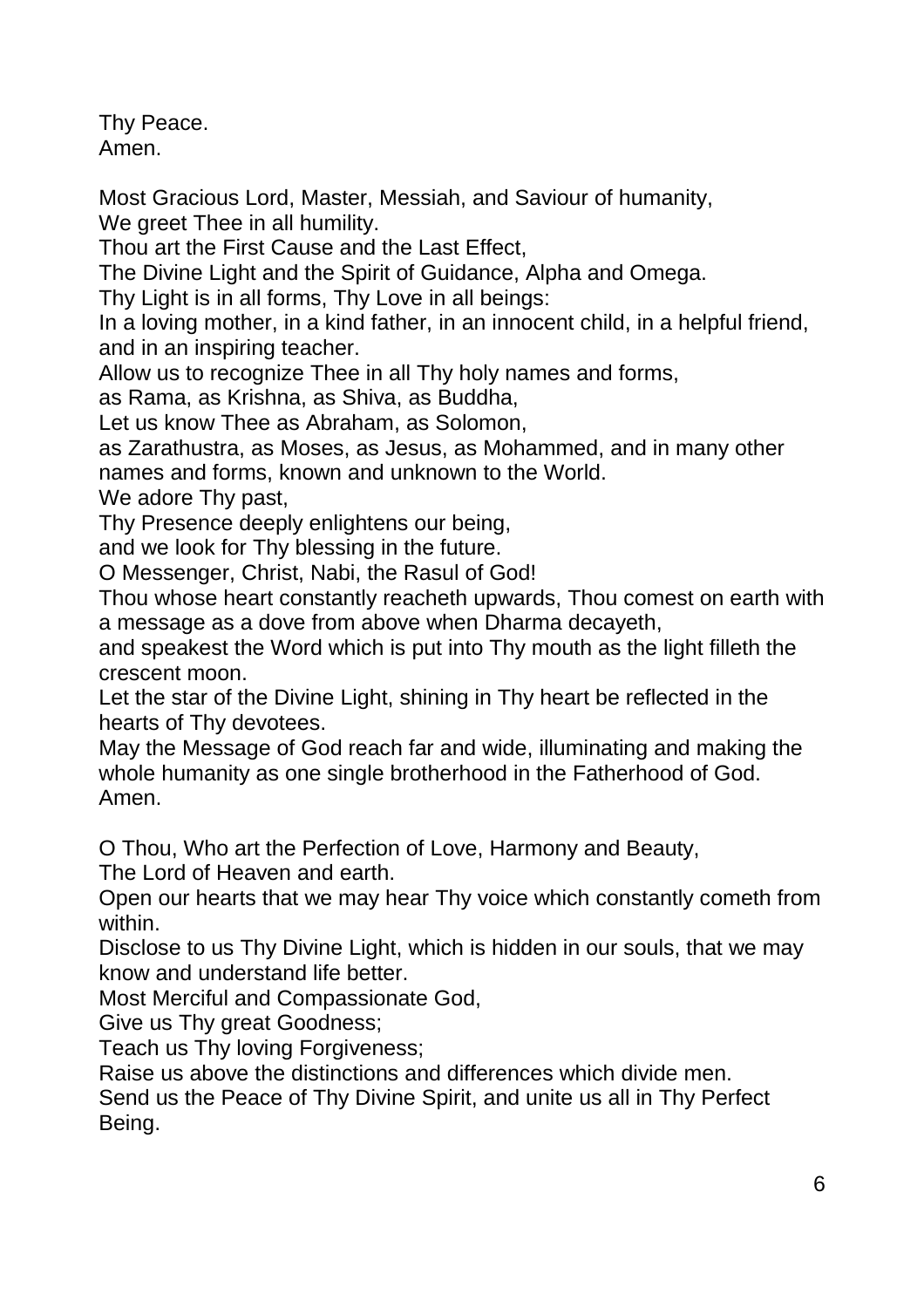Om. That is perfect. This is perfect. From the perfect springs the perfect. If the perfect is taken from the perfect, the perfect remains.

Why did I not recognize Thee when first I opened my eyes on the earth? Why did I not respond to Thee when I heard Thy enchanting voice? Why did I not feel Thy gentle hand when Thou didst caress my face? Why did I not cling to Thee, Beloved, when Thou lovingly didst kiss my lips? When I began to look for Thee, in the twinkling of an eye Thou didst disappear. When I started in Thy pursuit, Thou didst move away from me still farther. When I called Thee aloud in my distress, Thou didst not hear my soul's bitter cry. Cross-legged I sat in silence; then alone I heard Thy call." *Pir-o-Murshid Inayat Khan*

I have come to light the lamp of love in your hearts, to see that it shines day by day with added luster. I have come to tell you of this universal, unitary faith, this spiritual principle, this path of love, this duty of love, this obligation to love. Every religion teaches man to fill his being with the glory of God and to evict the pettiness of conceit. It trains him in the methods of unattachment and discernment, so that he may aim high and attain spiritual liberation. Believe that all hearts are motivated by the one and only God; that all faiths glorify the one and only God; that all names in all languages and all forms man can conceive denote the one and only God. His adoration is best done by means of love. Cultivate that attitude of oneness between men of all creeds and all countries. That is the message of love I bring. That is the message I wish you to take to heart.

Let the different faiths exist, let them flourish, and let the glory of God be sung in all the languages and a variety of tunes. That should be the ideal. Respect the differences between the faiths and recognize them as valid as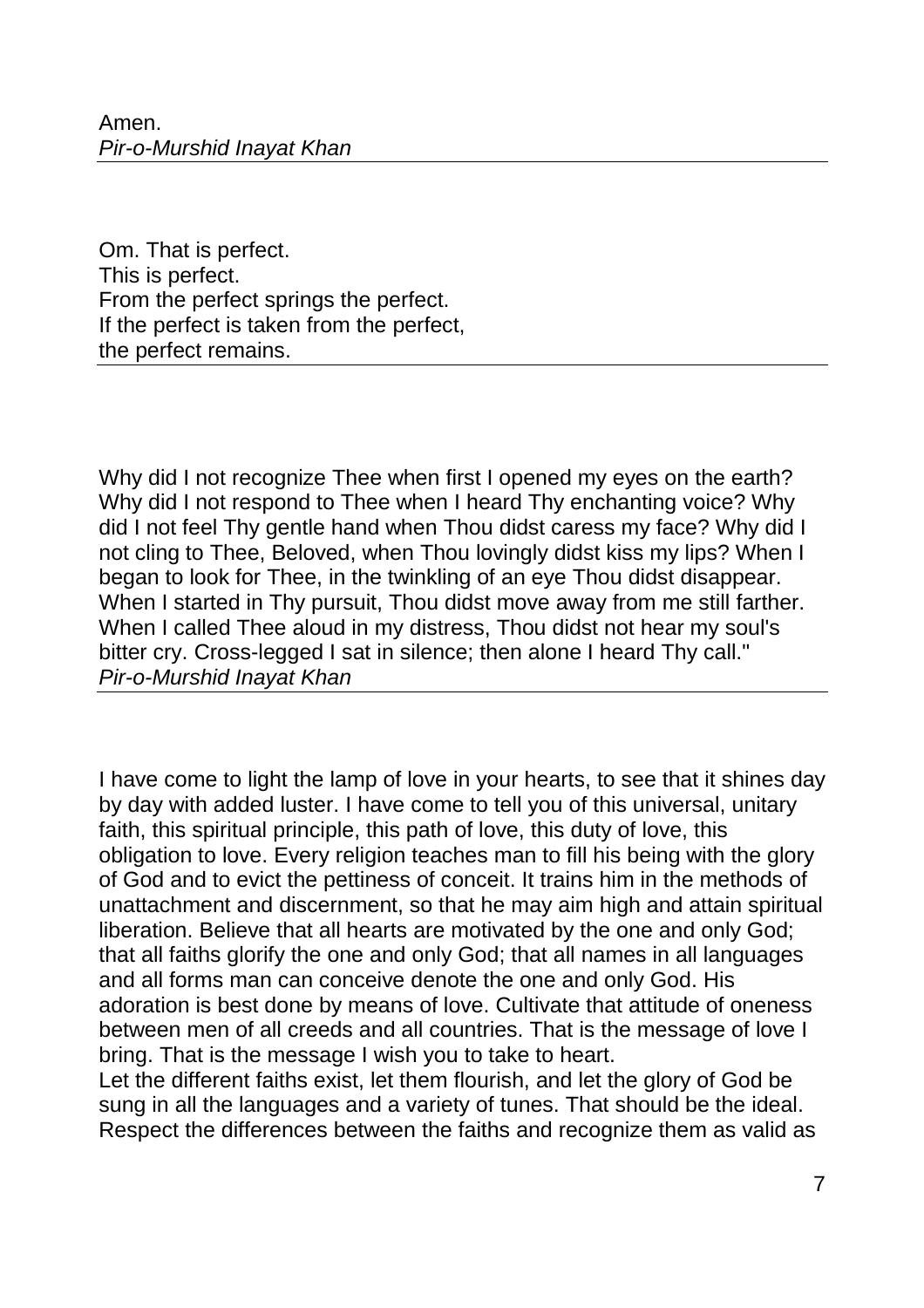As long as space endures, And as long as sentence beings exist, May I, too, remain, To dispel the misery, of the world.

Aussi longtemps qu'existera l'espace, Aussi longtemps qu'il y aura des étres, Puissé-je moi aussi demeurer Pour dissiper la douleur du monde

There is a great secret that beings throughout time have announced, the secret of an extraordinary treasure, the treasure of the nectar of eternal life. It is the nectar of pure beingness, recognizing itself as consciousness and overflowing in the love of that recognition. *Gangaji*

Honor your Self, Worship your Self, Meditate on your Self, God dwells within you as you. *Swami Muktananda*

Samadhi Des Lichtes und der Schatten Schleier sind entwichen, Der Sorgen dunkle Wolken aufgehellt. Der flüchtigen Freude Morgenrot vergangen, Der Sinne Täuschung ausgelöscht. Gesundheit, Krankheit, Liebe, Haß, Tod, Leben - trügerische Schatten, Der Gegensätze Schauplatz füllen sie nicht mehr. Des Lachens Wogen, des Gespöttes traurig schwerste Flut Im Meer der Seligkeit verschwanden sie.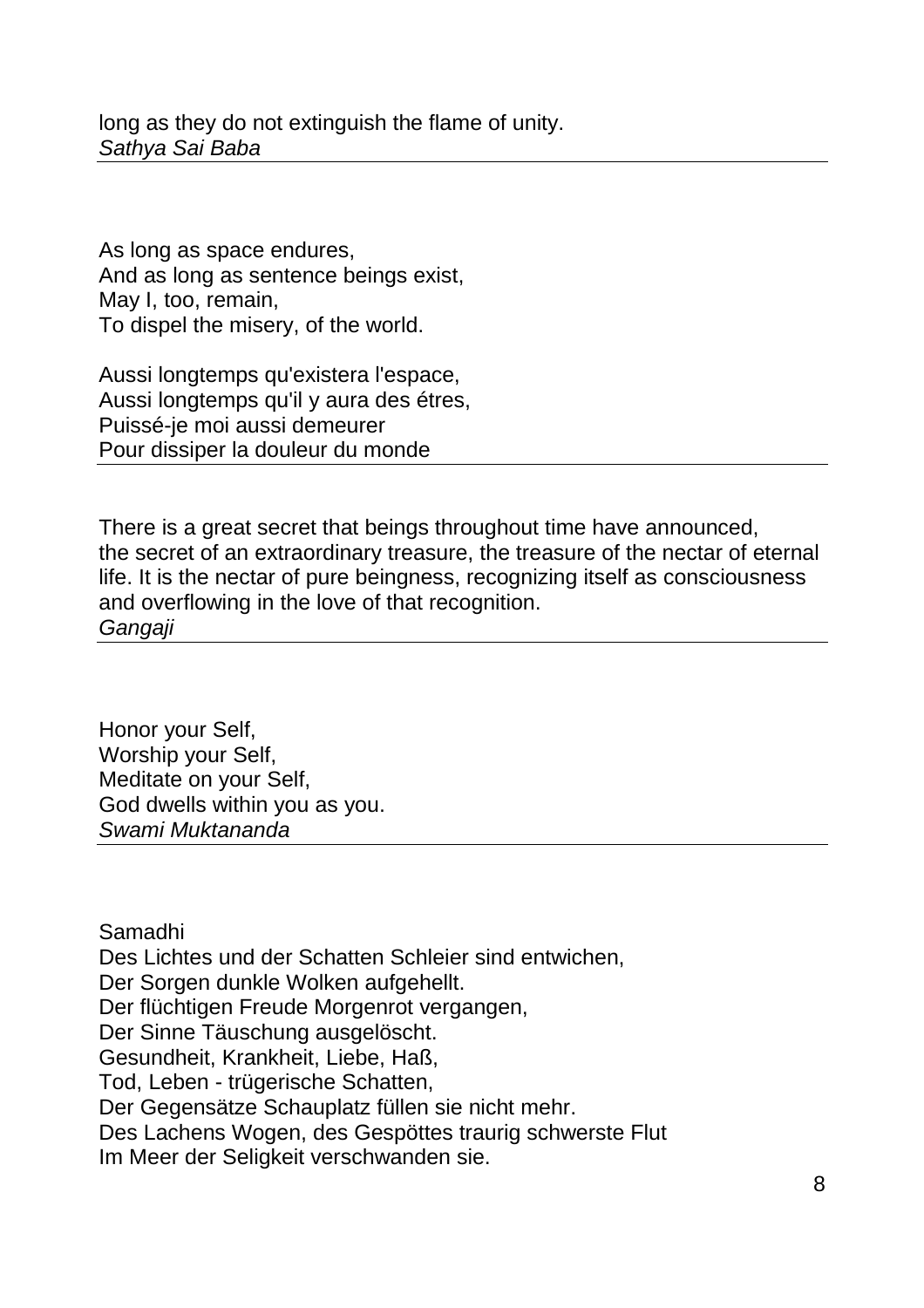Der Maya Stürme schweigen, Berührt vom Zauberstab der Innenschau. Das Weltall, längst vergessener Traum, im Unterbewußten lauert, Bereit, mein neuerwachtes göttliches Erinnern zu erfüllen. Des Kosmos Schatten treffen mich nicht mehr. Doch ohne mich versinkt ihr Sein. Das Meer bedarf der Wogen nicht, Sie aber immerdar des Meeres. Traum, Wachen, tiefer Schlaf des Turiya, Vergangenes, Zukunft, Gegenwart sind wesenlos für mich. Doch ich bin gegenwärtig, alldurchdringend, überall. Planeten, Sternenwelten, Erde, Des jüngsten Tags vulkanisches Erleben, Der Schöpfung schmelzendes Erglühen, Der Röntgenstrahlen kühle Stille, Elektronen Feuer, Der Menschen Denken einst und immer, Ein jedes Gras, die Menschheit, ich, Der kleinste Teil des Weltenstaubs, Begierde, Ärger, Gutes, Böses, Heil und Lust, Sie alle hab' ich eingezogen und verwandelt Im weiten Meer des eigenen Bluts und Seins. Der Freude Gluten, neu entfacht im innersten Betracht, Die tränenreichen Augen blendend, Aufbrechen sie in Flammen der Glückseligkeit. Und meine Tränen, meine Haltung, Mein ganzes Sein ist aufgelöst. Du bist nun Ich, und Ich bin Du, Eins ist der Wissende, das Wissen, das Gewußte. Geheimes Schauern, Friede ohne Ende, Unsterblichkeit - Samadhi, Seligkeit, Nie zu erhoffendes Entzücken. Kein unbewußter Zustand, kein Betäuben, noch Erlöschen. Es weiten des Bewußtseins Grenzen sich Weit über Irdisches hinaus, Hinein in die Ewigkeit, in der mein Selbst, des Kosmos Meer Den Kreis des kleinen Ichs in mir betrachtet. Nicht Sperling oder Grashalm mir entfallen. Auf der Gedanken Wellen schwimmt der Raum, dem Eisberg gleich, Ich fasse in mir alles, was geschaffen; Versenkung, durch des Guru Gnade,

Die immer tiefer, länger, sehnsuchtsvoller,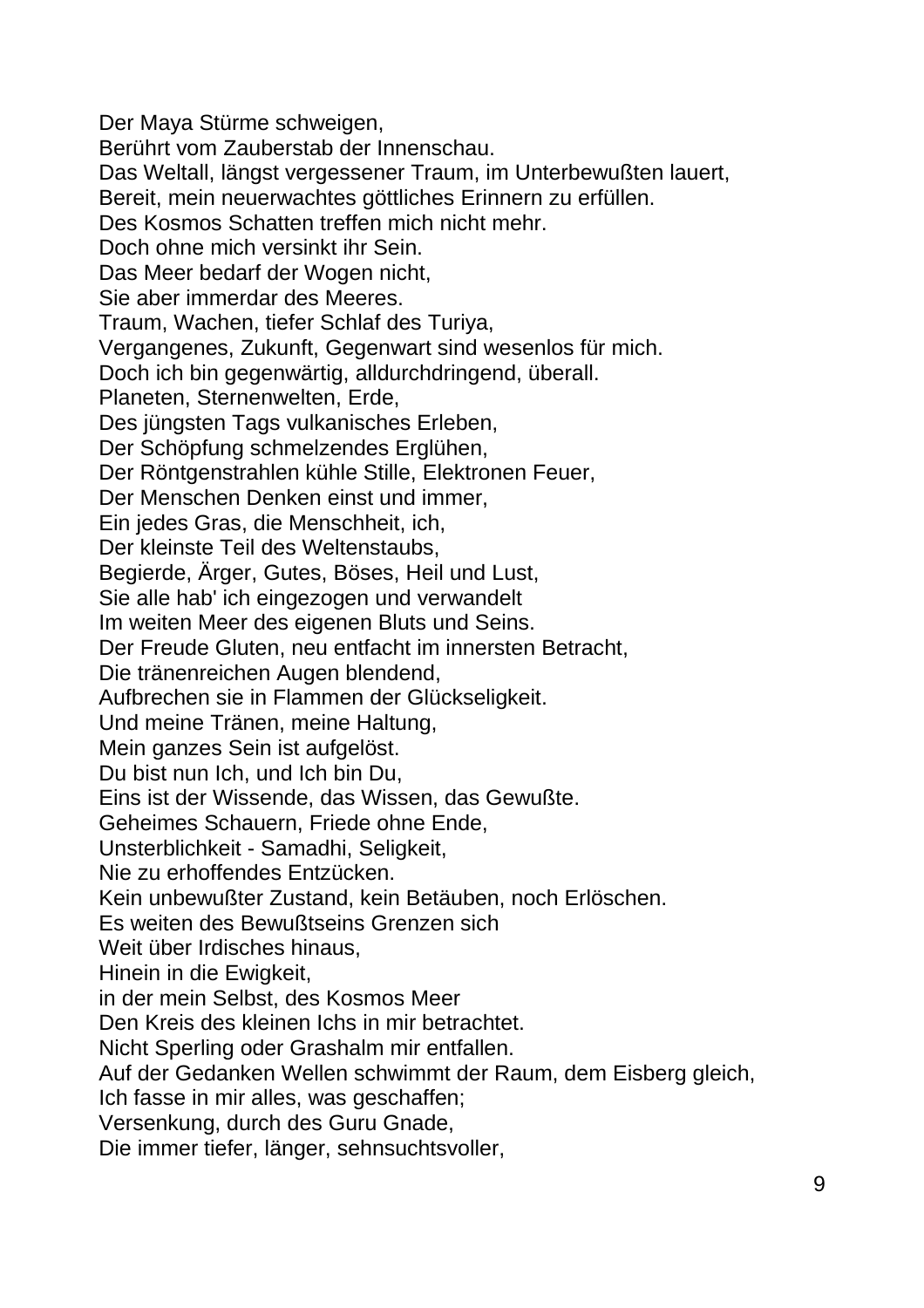Erschloß ein himmlisches Samadhi mir. Ich hör' bewegtes Murmeln der Atome; Die dunkle Erde, Berge, Täler werden Flüssigkeit. Das große Meer wird Nebeldunst. Und über Nebeln schwebt der Hauch des AUM, der sie zerreißt, Das Meer erscheint im Glanz der Elektronen, Bis plötzlich tief der Weltall Trommel klingt, Und alles grobe Licht zum Strahl der Ewigkeit sich wandelt, Zur allumfassenden Glückseligkeit. Aus Freude stamm ich, leb' zur Freude und versinke in Entzücken. Meer des Bewußtseins, trinke ich der Schöpfung Wogen, Was fest, was flüssig, Äther, Licht, Vier Schleier heben sich. Ich selbst, in allem Ich, Geh ein im Großen Selbst. Lebt wohl ihr Schatten menschlichen Erinnerns, Ihr launisch flatterhaften. Der Himmel meines Geistes ist nun unbefleckt. Ob unter, vor, ob über mir. Ein Strahl bin ich, vereint der Ewigkeit; - Ein leichtes Flöckchen Lächeln, Ich - Zum Meer der Seligkeit bin ich geworden.

*Yogananda*

Meditation bestows a spiritual poise. It helps the aspirant to face life with strength, joy and liveliness. *Sri Swami Sivananda*

Vieni, vieni, chiunque tu sia; vagabondo, adoratore, fuggiasco. Non ha importanza.

La nostra non è una carovana di disperazione. La nostra è una carovana di gioia infinita ! Vieni, anche se hai rotto il tuo voto migliaia di volte. Vieni, vieni di nuovo. Vieni ! *Jallaluddin Rumi*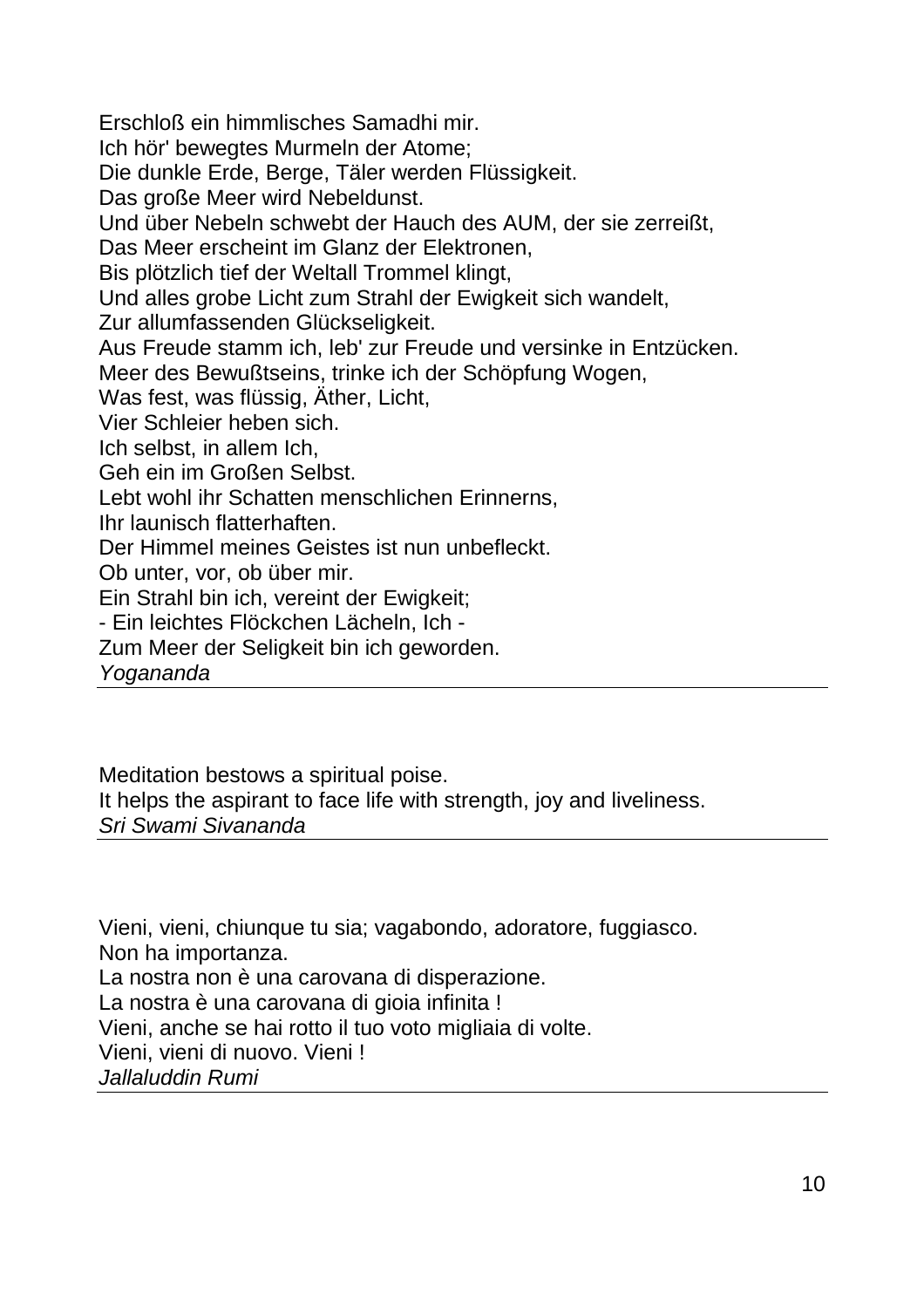Dwell in the Divine. Live and move in it. Get absorbed in the Divine Flame.

The more intensely you desire for reacging the Goal, the more rapidly you advance towards it. *Sri Swami Sivananda*

Ta musique incite mon âme à danser; j'entends Ta flûte dans le murmure du vent; les vagues de la mer conservent le rythme de Tes pas dansants. A travers toute la nature, j'entends jouer Ta musique mon Bien-Aimé; tout en dansant, mon âme chante sa joie. *Pir-o-Murshid Inayat Khan*

Deine Musik regt mich zum Tanzen an; im Säuseln des Windes vernehme ich Dein Flötenspiel; die Wogen des Meeres bewahren den Rhythmus Deiner tanzenden Schritte. In der ganzen Natur vernehm'ich Deine Musik, mein Geliebter; im Tanze verkündet meine Seele in Liedern ihre Freude.

*Pir-o-Murshid Inayat Khan*

Der Mensch ist eine Flamme der Liebe. Der ganze Kosmos und all seine Geschöpfe sind der Glückseligkeit Gottes, seinem eigenen kosmischen Sein entsprungen. In diese höchste Glückseligkeit einzugehen, ist das wahre Ziel des menschlichen Lebens. Meditiere daher über dein Selbst. Verehre dein Selbst, weil Gott in dir wohnt. Lerne, dich an deinem Inneren zu berauschen. Du bist der, den du suchst. Du bist der, den du finden willst.

*Gurumayi Chidvilasananda*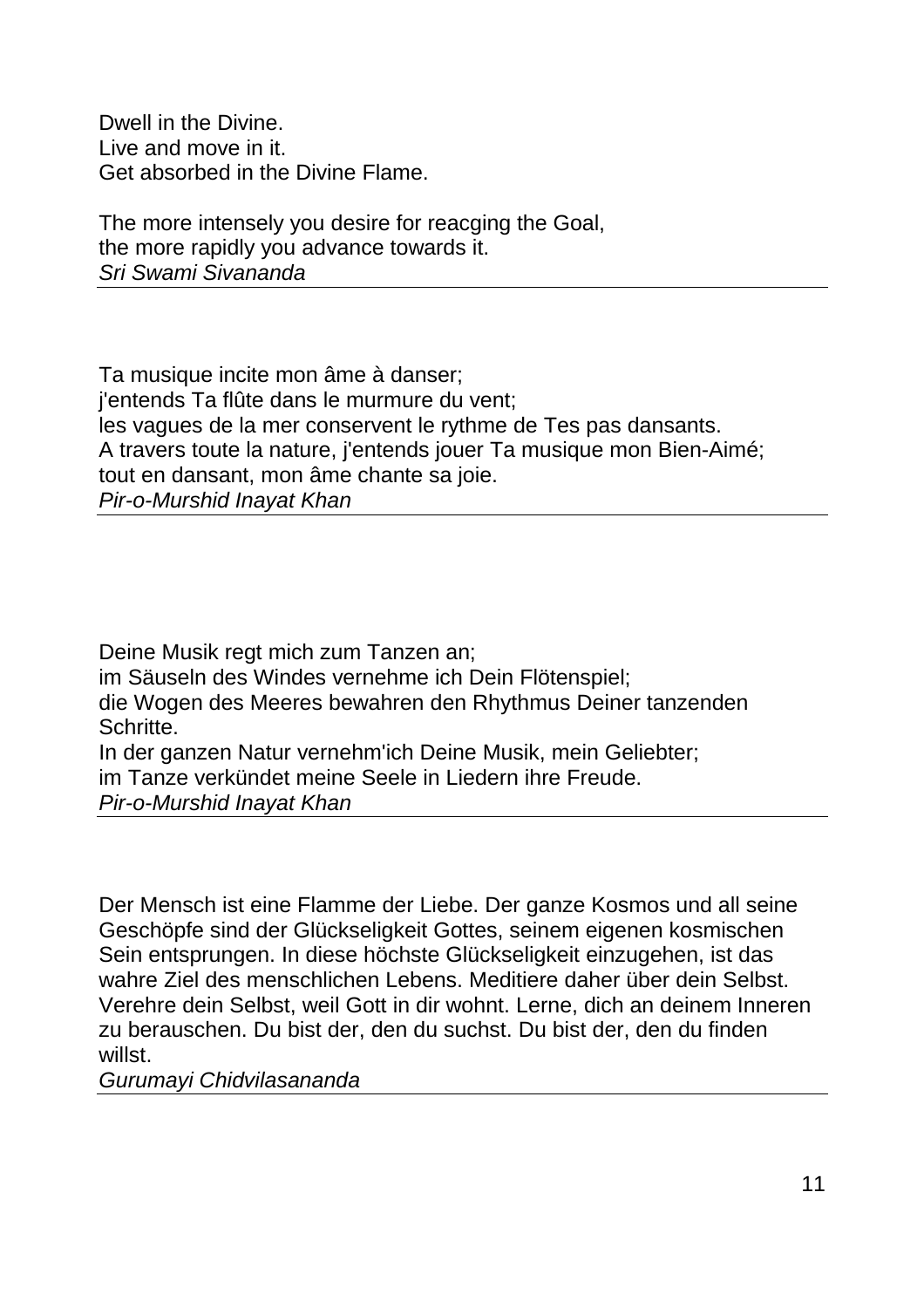If there is righteousness in the heart, there will be beauty in the character. If there is beauty in the character, there will be harmony in the home. Ir there in harmony in the home, there will be order in the nation. When there is order in the nation, there will be peace in the world. *Sathya Sai Baba*

Erlaube deinem Geist, nach innen zu gehen, immer wieder, um seine eigene innere Stille zu erfahren. Wenn du das tust, leuchtet das göttliche Licht auf, das du als das Licht deines eigenen Herzens wahrnimmst. *Gurumayi Chidvilasananda*

You can have what you want to have, do what you want to do, or be what you want to be in this lifetime-including Self-Realization. You only need to tap into the Infinite Power within you, which is pure Consciousness, and from That Awareness assume the feeling that would be yours if you were already who and what you desire to be.

*Bhagavan Ramana Maharshi*

Wenn du fällst, geh den Weg trotzdem mit Enthusiasmus weiter in der Vorstellung, dass dein Versagen dazu gedacht war, dich wachsamer zu machen.

*Mata Amritanandamayi*

Reine Liebe ist nichts anderes, als den Geist von allen Ängsten zu entleeren und alle Masken herunterzureissen.

Sie enthüllt das Selbst, wie es ist.

*Mata Amritanandamayi*

Weltliche Beziehungen gleichen Begegnungen an einer Bushaltestelle. Jeder steigt an irgendeiner Haltestelle aus. Du allein wirst zurückbleiben. Suche nach der Wahrheit, ohne dich in Träumen zu verlieren. *Mata Amritanandamayi*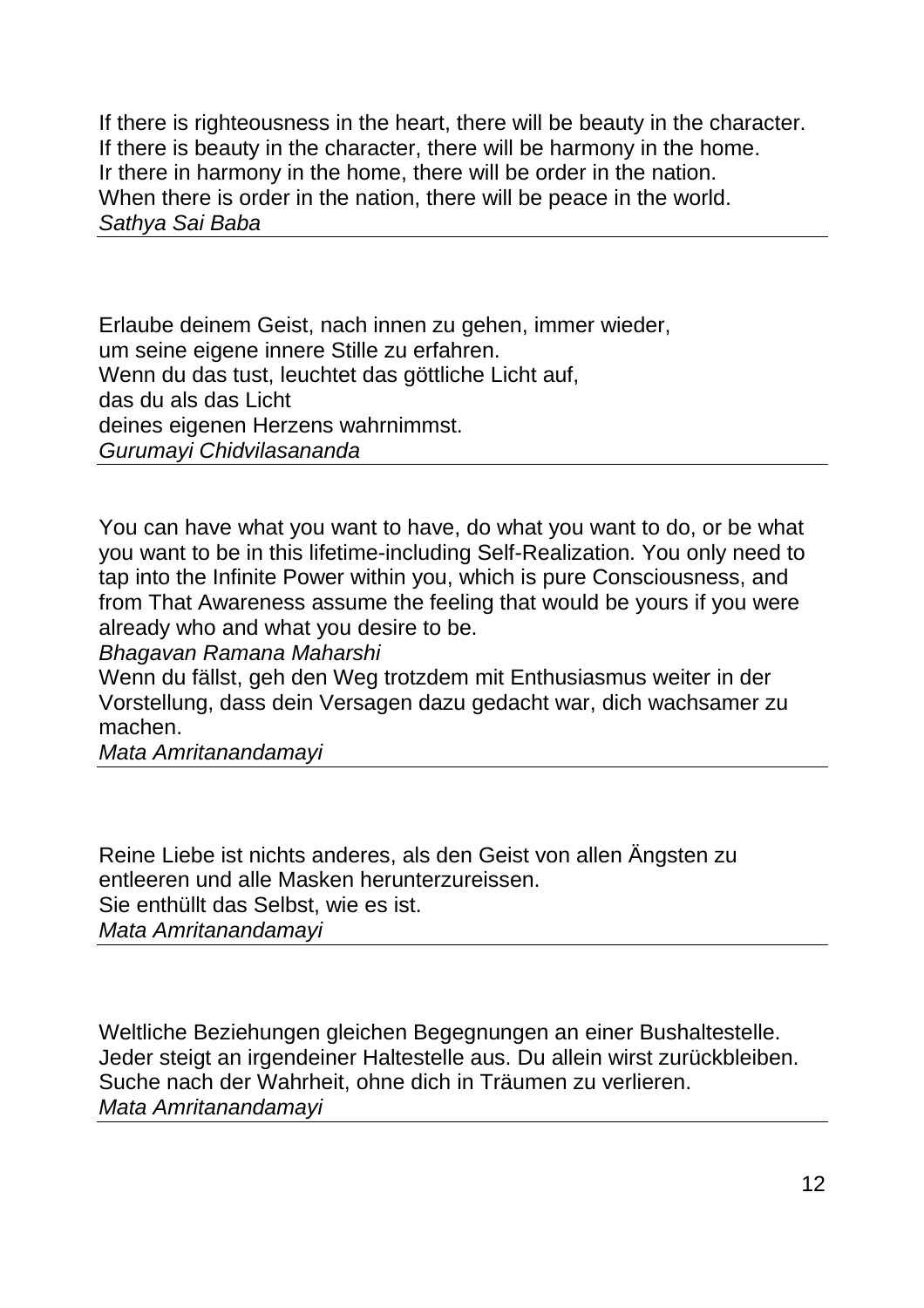Wir können die Gegebenheiten des Lebens nicht ändern, aber unsere Einstellung ihnen gegenüber. *Mata Amritanandamayi*

Unser Egoismus ist das Haupthindernis für unsere Annäherung an Gott. Egoismus verschwindet automatisch, wenn wir Mitgefühl für andere hegen. *Mata Amritanandamayi*

The moment you decide to open your heart to grace you will be filled. *Swami Muktananda*

Whether one believes in a religion or not, and whether one believes in rebirth or not, there isn't anyone who doesn't appreciate kindness and compassion" *His Holiness the XIV Dalai Lama*

You can make the Self manifest before you. It exists within for your sake, right in the heart. You cannot see It through the eyes, nor can you attain It through speech. The tongue can speak about It, but the true nature of the Self is silence. *Swami Muktananda*

When you observe the mountains, when you watch the moon rise or the sun set, you experience a sweet and wondrous silence. You want to savor it again and again. Is there a way to recreate this silence without going to the mountains, without watching the moon rise, without being anywhere special? Just by being where you are? Yes there is. Every time you have satsang, every time you gather in the company of the Truth, of divine knowledge, you are able to create the same sweet and wondrous silence. In this silence you grow spiritually....It is the power of good company, the power of meditation, the power of the mantra, the power of chanting that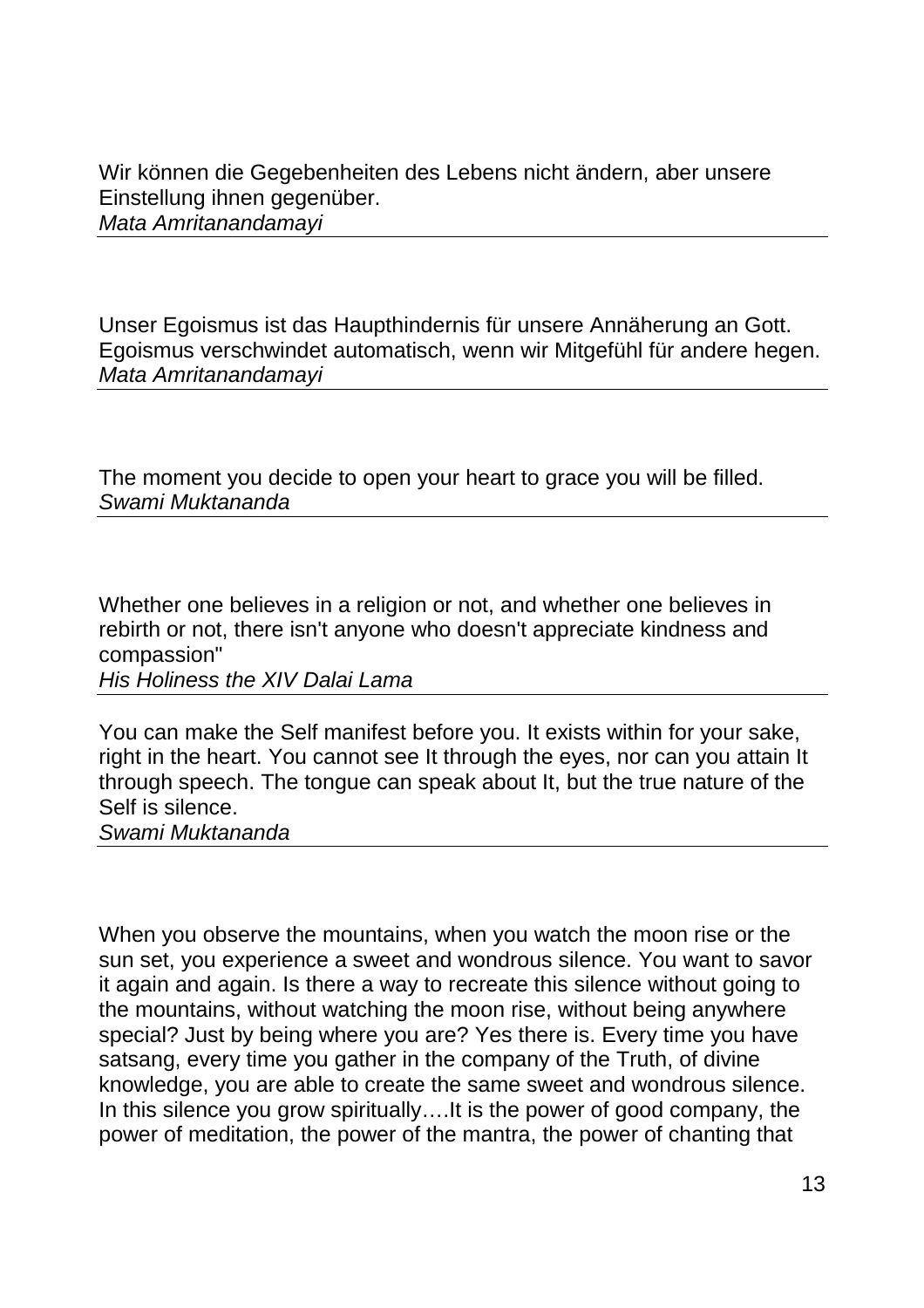Once you experience the inner silence you never feel empty, because in the inner silence you can hear the stars speak, you can hear the voice of the water, you can hear the voice of the great Self. You hear and you understand.

*Gurumayi Chidvilasananda*

Love your own Self. Love is within you. Regard everyone with respect because the rays of God are within everybody. Respect yourself, do not put yourself down, do not make yourself weak with bad thoughts. Perform your actions with justice…. Live in that way. Stay away from injustice. Stay very close to God.

*Swami Muktananda*

When you become aware of silence, you are surrendering your small will to God's will, the great Will. Your heart becomes full of humility, patience, and steadfastness.

## *Gurumayi Chidvilasananda*

When we have prayed and aspired and hungered for the truth for a long time, for many, many lives, and when our karma has become sufficiently purified, a kind of miracle takes place. And this miracle, if we can understand and use it, can lead to the ending of ignorance forever: The inner teacher, who has been with us always, manifests in the form of the "outer teacher," who, almost as if by magic, we actually encounter. This is the most important encounter of any lifetime. *Sogyal Rinpoche*

Sometimes people think that when they meditate there should be no thoughts and emotions at all; and when thoughts and emotions do arise, they become annoyed and exasperated with themselves and think they have failed. Nothing could be further from the truth. There is a Tibetan saying: "It's a tall order to ask for meat without bones, and tea without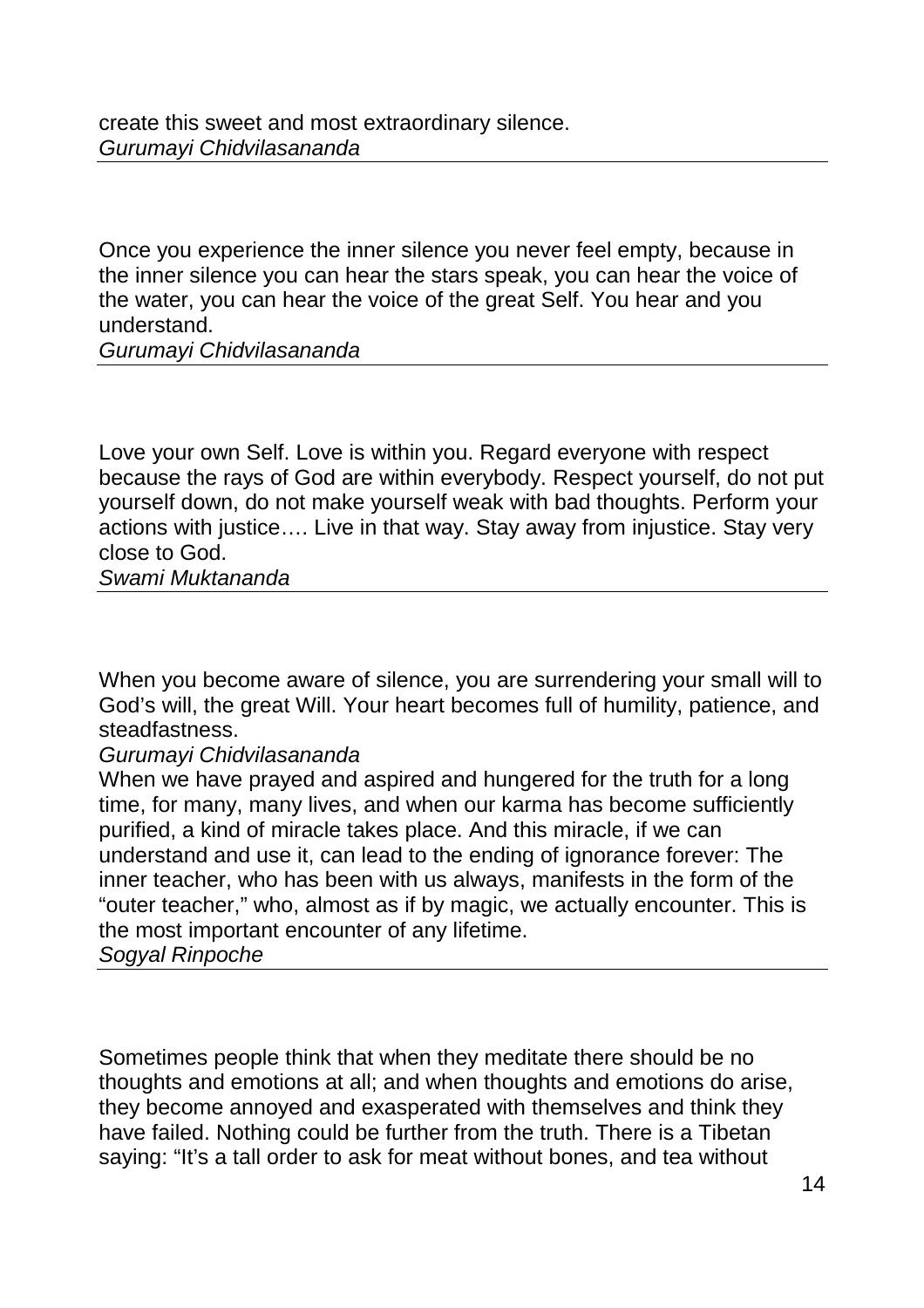leaves." As long as you have a mind, you will have thoughts and emotions. *Sogyal Rinpoche*

Awareness of silence is…a great state, a state in which you experience inner miracles, inner treasures. *Gurumayi Chidvilasananda*

Whatever our lives are like, our buddha nature is always there. And it is always perfect. We say that not even the buddhas can improve it in their infinite wisdom, nor can sentient beings spoil it in their seemingly infinite confusion.

Our true nature could be compared to the sky, and the confusion of the ordinary mind to clouds. Some days the sky is completely obscured by clouds. When we are down on the ground, looking up, it is very difficult to believe that there is anything else there but clouds. Yet we have only to fly in a plane to discover above the clouds a limitless expanse of clear blue sky. From up there, the clouds we assumed were everything seem so small and so far away down below.

We should always try to remember: The clouds are not the sky and do not "belong" to it. They only hang there and pass by in their slightly ridiculous and nondependent fashion. And they can never stain or mark the sky in any way.

*Sogyal Rinpoche*

For meditation to happen, calm and auspicious conditions have to be created. Before we have mastery over our minds, we need first to calm their environment.

At the moment, our minds are like a candle flame: unstable, flickering, constantly changing, fanned by the violent winds of our thoughts and emotions. The flame will burn steadily only when we can calm the air around it; so we can only begin to glimpse and rest in the nature of mind when we have stilled the turbulence of our thoughts and emotions. On the other hand, once we have found a stability in our meditation, noises and disturbances of every kind will have far less impact.

*Sogyal Rinpoche*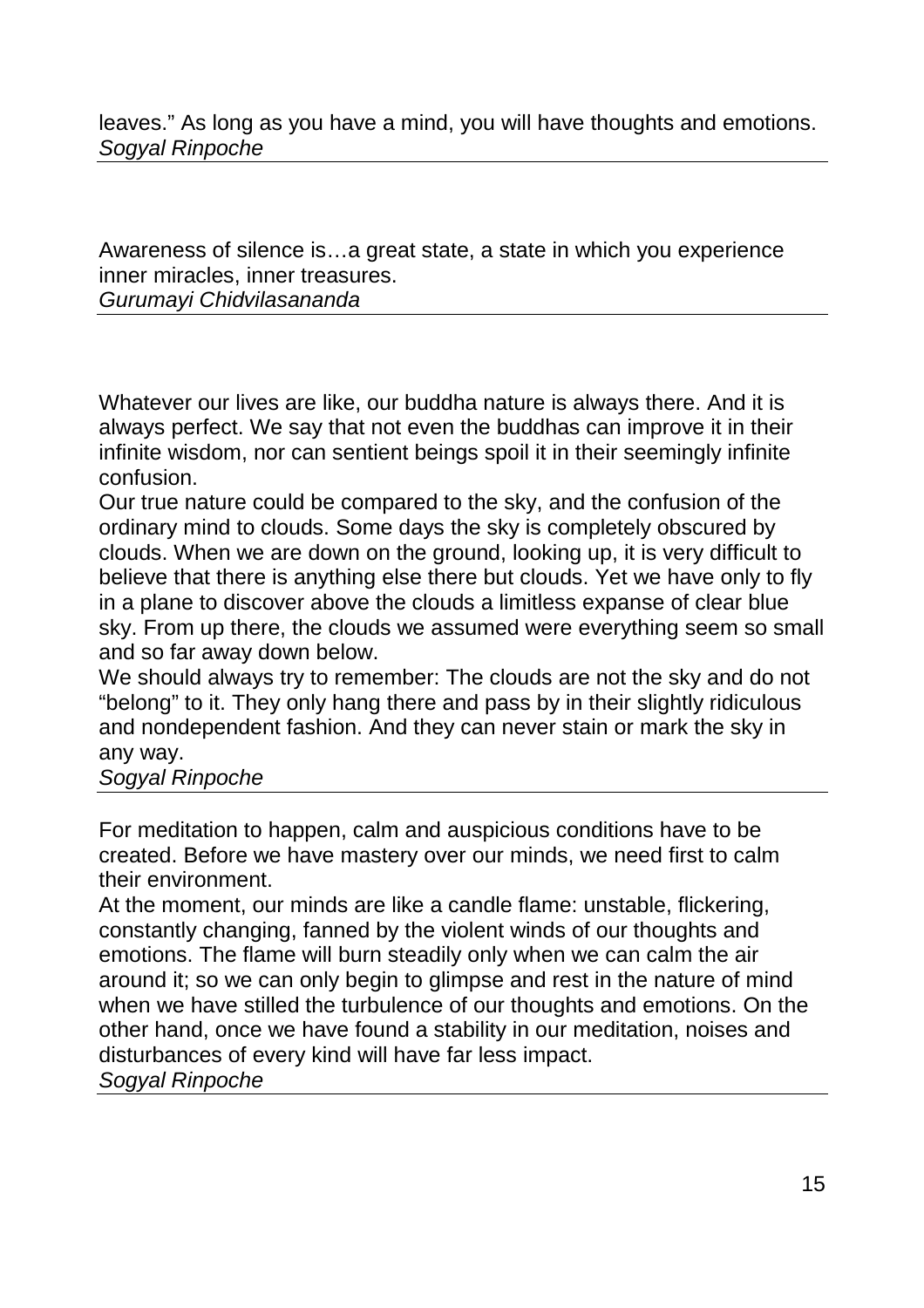Gradually, as you remain open and mindful, and use a technique to focus your mind more and more, your negativity will slowly be defused; you begin to feel well in your own skin, or, as the French say, être bien dans sa peau ("well in your own skin"). From this comes release and a profound ease. I think of this practice as the most effective form of therapy and self-healing. *Sogyal Rinpoche*

Every single negative thing we have ever thought or done has ultimately arisen from our grasping at a false self, and our cherishing of that false self, making it the dearest and most important element in our lives. All those negative thoughts, emotions, desires, and actions that are the cause of our negative karma are engendered by self-grasping and self-cherishing. They are the dark, powerful magnet that attracts to us, life after life, every obstacle, every misfortune, every anguish, every disaster, and so they are the root cause of all the sufferings of samsara. *Sogyal Rinpoche*

Realizing the View subtly but completely transforms your vision of everything. More and more, I have come to realize how thoughts and concepts are all that block us from always being, quite simply, in the absolute. Now I see clearly why the masters so often say: "Try hard not to create too much hope and fear," for they only engender more mental gossip. When the View is there, thoughts are seen for what they truly are: fleeting and transparent, and only relative. You see through everything directly, as if you had X-ray eyes. You do not cling to thoughts and emotions or reject them; you welcome them all within the vast embrace of Rigpa. The things you took so seriously before—ambitions, plans, expectations, doubts, and passions—no longer have any deep and anxious hold on you, for the View has helped you to see the futility and pointlessness of them all, and born in you a spirit of true renunciation. *Sogyal Rinpoche*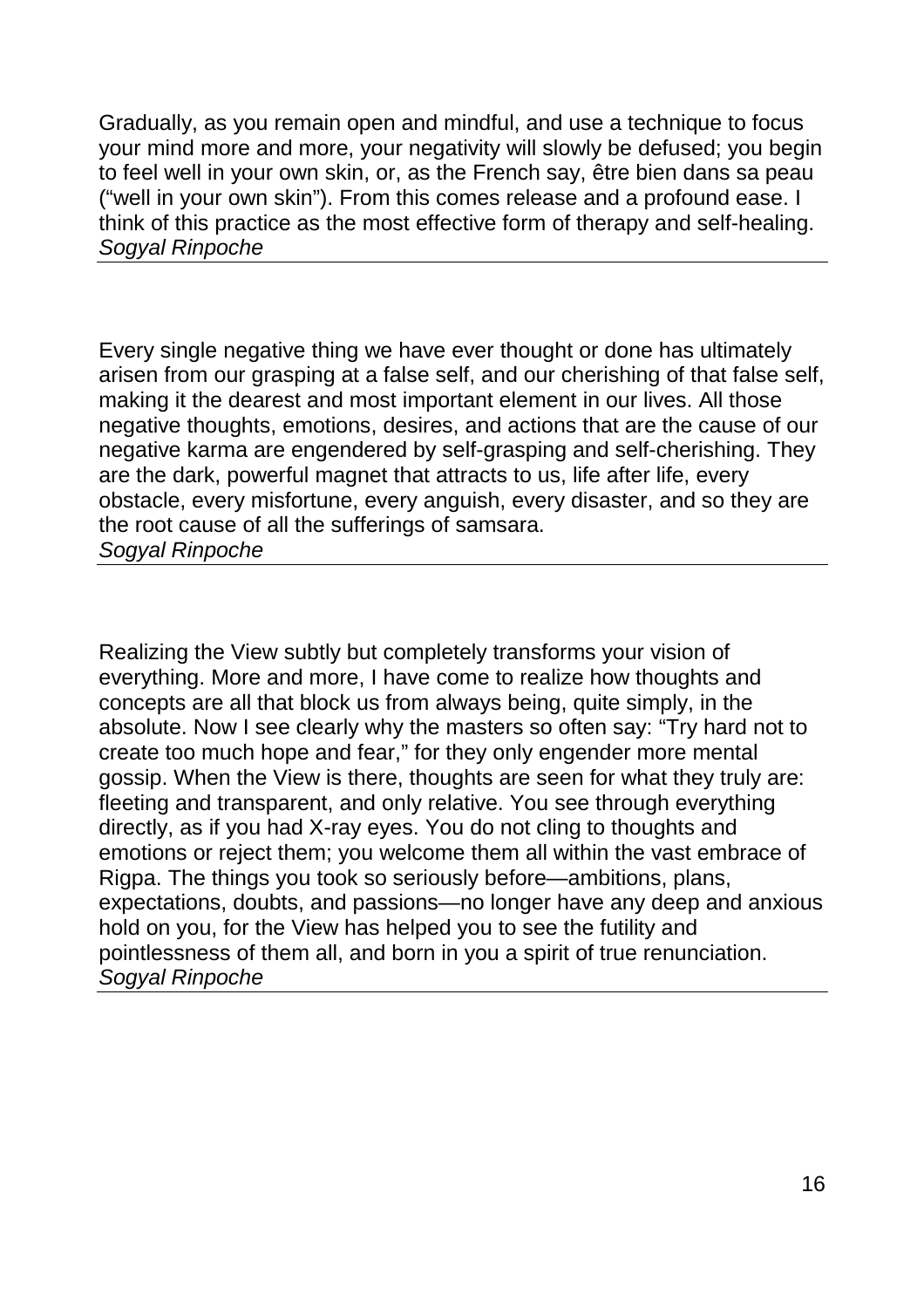Devotion is the purest, quickest, and simplest way to realize the nature of mind and all things. As we progress in it, the process reveals itself as wonderfully interdependent: We, from our side, try continually to generate devotion, which itself generates glimpses of the nature of mind, and these glimpses only enhance and deepen our devotion to the master who is inspiring us. So in the end devotion springs out of wisdom: devotion and the living experience of the nature of mind become inseparable and inspire each other.

*Sogyal Rinpoche*

When you practice meditation, rather than "watching" the breath, let yourself gradually identify with it, as if you were becoming it. Slowly the breath, the breather, and the breathing become one; duality and separation dissolve.

You will find that this very simple process of mindfulness filters your thoughts and emotions. Then, as if you were shedding an old skin, something is peeled off and freed.

*Sogyal Rinpoche*

You, the traveler, are that which you are seeking. Everything is within you. The supreme inner stillness…is your destination. It is God, the Self, Consciousness.

*Swami Muktananda*

Sit quietly. From the depths of your heart, invoke in the sky in front of you the embodiment of the truth in the person of your master, a saint, or an enlightened being.

Try to visualize the master or buddha as alive and as radiant and translucent as a rainbow.

If you have difficulty visualizing the master, imagine the embodiment of truth simply as light, or try to feel his or her perfect presence there in the sky before you. Let all the inspiration, joy, and awe you then feel take the place of visualization. My master Dudjom Rinpoche used to say that it does not matter if you cannot visualize; what is more important is to feel the presence in your heart, and to know that this presence embodies the blessings, compassion, energy, and wisdom of all the buddhas.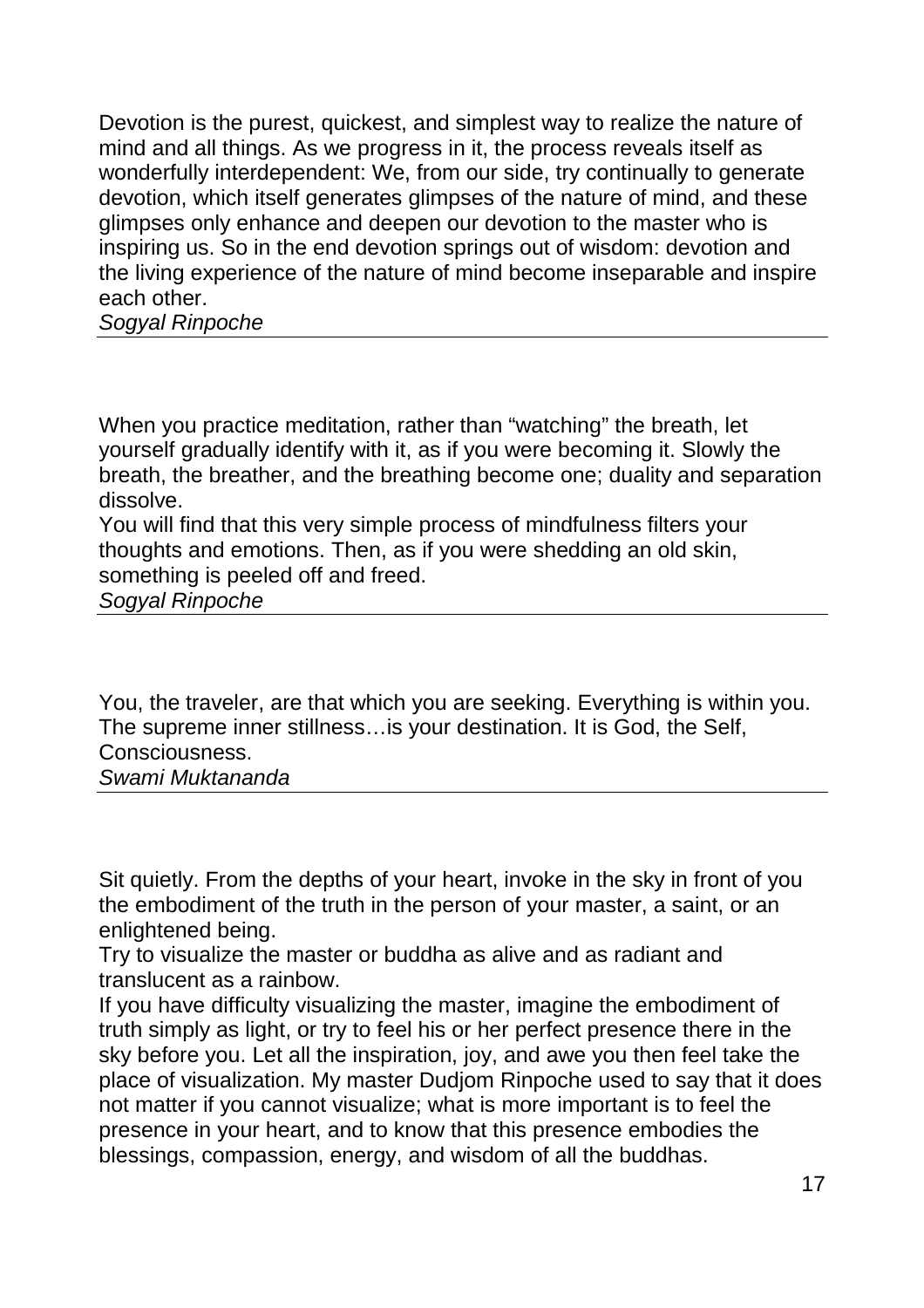With deep devotion, merge your mind with the master's, then rest your mind in his or her wisdom mind. *Sogyal Rinpoche*

Each time we begin our practice of meditation, we are moved by the awareness that we and all other sentient beings fundamentally have the Buddha nature as our innermost essence, and that to realize it is to be free of ignorance and to put an end, finally, to suffering.

We are inspired with the motivation to dedicate our practice, and our life, to the enlightenment of all beings in the spirit of this prayer, which all the buddhas of the past have prayed:

By the power and the truth of this practice:

May all beings have happiness, and the causes of happiness;

May all be free from sorrow, and the causes of sorrow;

May all never be separated from the sacred happiness which is sorrowless; And may all live in equanimity, without too much attachment and too much aversion,

And live believing in the equality of all that lives. *Sogyal Rinpoche*

Death happens in a split second. Awakening from sleep happens in a split second. Similarly, the destruction of the delusion of individuality happens in just a split second. True knowledge is not something that can be gained and then lost. If a person feels that true knowledge is coming and going, he is still only in the state of practice (or abhyasa). It cannot be said that such a person has attained true Self-knowledge.

The perfect awakening into the state of Self-knowledge happens in just a split second. That state is not attained gradually over a long period of time. All the sadhanas that are practiced over a period of many years are meant only for attaining blemishless maturity. Listen to an apt illustration. After people have placed gunpowder in the iron barrel of a temple-cannon, after they have added broken pieces of brick, after they have packed it tight with a ramrod, after they have placed a wick in contact with the powder, and after they have plastered the open end of the barrel with clay, as soon as the charge is ignited it will explode in a split second with a blast that sounds like thunder.

Similarly, after one has learnt the truth about the real Self through hearing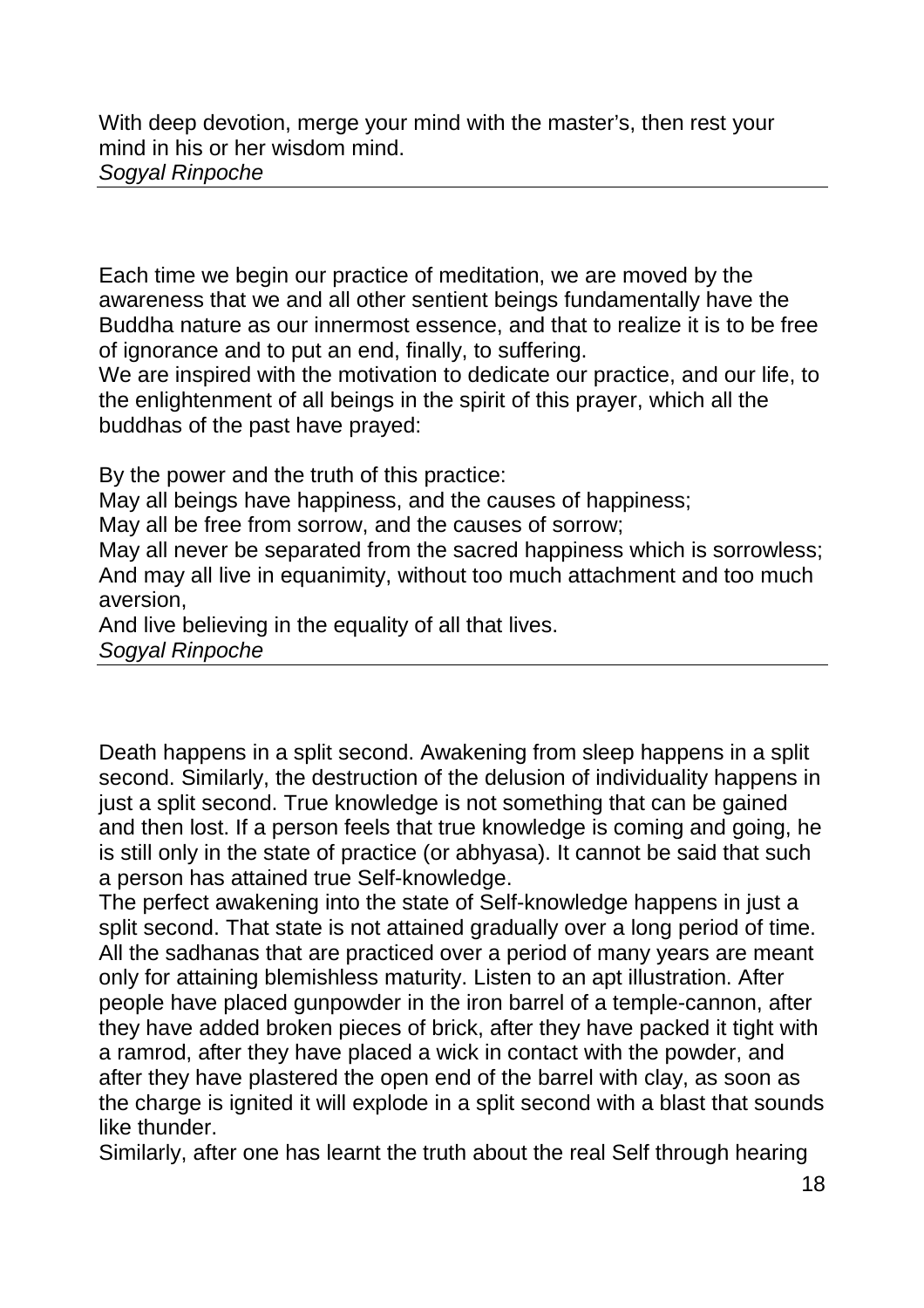and reading, after one has practiced sadhana for a long time, after one has wept and prayed with heart-melting devotion, and after one has thereby attained purity of mind, the knowledge of the reality will instantaneously shine forth in a split second as "I am I". As soon as the dawn of Selfknowledge thus takes place, due to the clear shining of the reality of this state, which is an empty space devoid of objective knowledge, will be spontaneously realized to be the state of true knowledge, which is our beginningless real nature. When even the effort of attending to Self thereby merges in Silence, that state of mere Being, in which there is nothing further to do and nothing further to attain at any time, alone is the real state. *Bhagavan Ramana Maharshi*

I often think of the great masters and imagine beings who have their depth of realization as magnificent mountain eagles, who soar above both life and death and see them for what they are, in all their mysterious, intricate interrelation.

To see through the eyes of the mountain eagle, the view of realization, is to look down on a landscape in which the boundaries that we imagined existed between life and death shade into each other and dissolve. The physicist David Bohm has described reality as being "unbroken wholeness in flowing movement."

What is seen by the masters, then, seen directly and with total understanding, is that flowing movement and that unbroken wholeness. What we, in our ignorance, call "life" and what we, in our ignorance, call "death" are merely different aspects of that wholeness and that movement. *Sogyal Rinpoche*

The heart is supreme Consciousness. It is the power of bliss, the power of freedom. Undying and unborn, it is the sum total of existence and non-existence. To savor this bliss and freedom, you must make a steady effort to enter the silence of the heart. *Gurumayi Chidvilasananda*